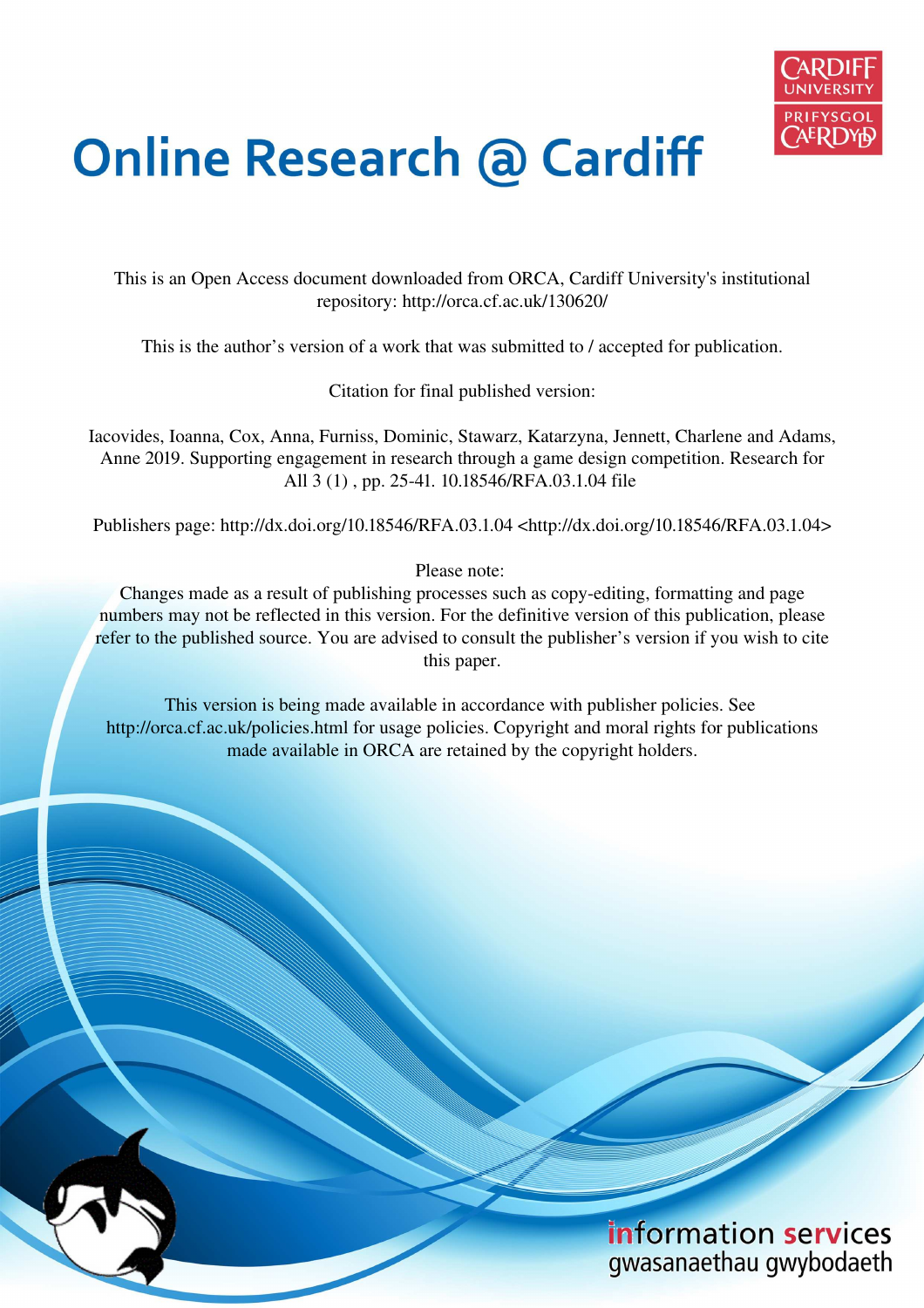

# Supporting engagement in research through a game design competition

Ioanna Iacovides\* – University of York, UK Anna Cox – University College London, UK Dominic Furniss – Human Reliability Associates, UK Katarzyna Stawarz – University of Bristol, UK Charlene Jennett – University College London, UK Anne Adams – Open University, UK

# Abstract

Digital games are an engaging medium that have previously been used for communicating research to a variety of audiences. However, there is an opportunity for engaging people more deeply by involving them in creating games. This article reports on a game design competition, based on participatory design principles and game jam practices, which challenged university students to design games within the context of a research project. Based on their interpretations of research on human error in health care, teams created four games to be disseminated online to a wider public audience. We outline the competition format and relect on the extent to which it was successful.

Keywords: public engagement; participatory design; persuasive games; game design competition

## Key messages

- Participatory forms of public engagement can be achieved through involving members of the public, academics and practitioners in the creation and evaluation of games to communicate research.
- A competition format that emphasizes participatory principles and game jam practices supports participants in creating games that reflect their own interpretations of research.
- A more equitable form of public engagement could potentially be achieved through facilitating further opportunities for two-way acting and listening at different points in the competition.

# Introduction

Alongside traditional research and teaching duties, academics are strongly encouraged to devote time to public engagement activities (Neresini and Bucchi, 2011). Making an effort to engage with the public allows for more open and accessible forms of research (Scanlon, 2014), and can also open up new perspectives and research avenues (Watermeyer, 2012). However, public engagement is often conceptualized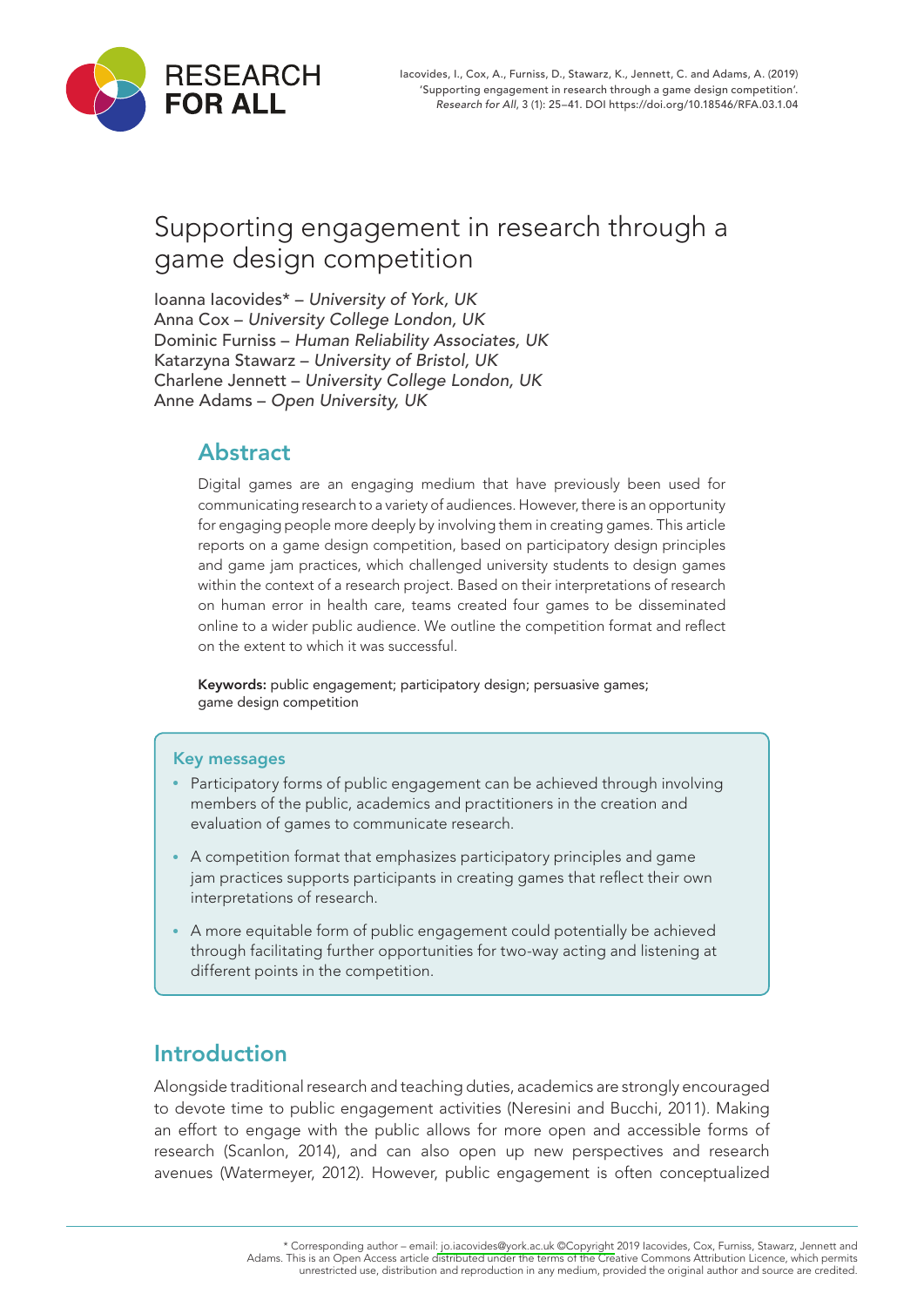as a top-down process that focuses purely on 'dissemination, communication or presentation of research' (Grand *et al*., 2015: 10). Additionally, Sayer and colleagues (2014) note that it is seen as a challenging activity, and argue that there is a need for more creative and equitable approaches.

Previously, digital games have been used to communicate research to members of the public (for example, Ouariachi *et al*., 2017), but there is potential to increase participation through involving people more directly in creating these games. As with participatory forms of research, the democratization of design allows for the participation of users in decisions that will affect them, as well as opportunities for learning and collaboration (Kelty *et al*., 2015). Certain principles are often emphasized as underlying the participatory design process and have provided motivation for its use. These include *sharing of control* with users to empower them (Frauenberger *et al*., 2015; Vines *et al.*, 2013), ensuring that users can *gain or learn* from participation (Bossen *et al*., 2010) and supporting *mutual learning* between users and designers (Halskov and Hansen, 2015).

#### Participatory game design

Within formal educational contexts, participatory game design has been viewed as a way to produce engaging games, where the students involved are able to decide 'what is fun or not' (Danielsson and Wiberg, 2006: 275). For example, Danielsson and Wiberg (2006) describe the development of a game about gender issues (called 'His and Hers') that involved Swedish teenagers. However, following Druin (2002), they describe their participants as 'informants' (rather than 'design partners') because, while they contributed to game content and design decisions early on in the process, they were not directly involved in creating sketches or prototypes. Similarly, Lukosch and colleagues (2012) describe the development of a simulation game for supporting social awareness training for police oficers, which included interviews to elicit requirements and playtesting of prototypes with six professionals. Following Gulliksen et al. (1999), the authors define participatory design as 'a design approach in which the users actually participate in and are in charge of the making of the design decisions' (Lukosch *et al*., 2012: 4). However, the process they describe seems much closer to user-centred design, where participants act as testers and control appears to remain with designers.

The reduced level of involvement in the design processes described above arguably leads to fewer opportunities to engage with a particular domain and to develop additional skills. The previous examples also suggest, within the context of participatory game design, that there is a strong focus on the *outcomes* produced and the extent to which they can serve as effective and engaging learning tools. However, despite research on constructionist gaming indicating that another way to engage learners is to task them with creating games themselves (Kafai and Burke, 2016), there has been less consideration of how participants can learn from engaging directly in the design *process*. Therefore, we look to other game design formats that provide opportunities for engagement and learning, and that can also empower participants within the development process.

#### Game jams

Game jams are hackathon-style events for game development that have become increasingly popular (Fowler *et al*., 2013). Musil *et al*. (2010) describe them as events that occur over short periods of time, where small teams work together to rapidly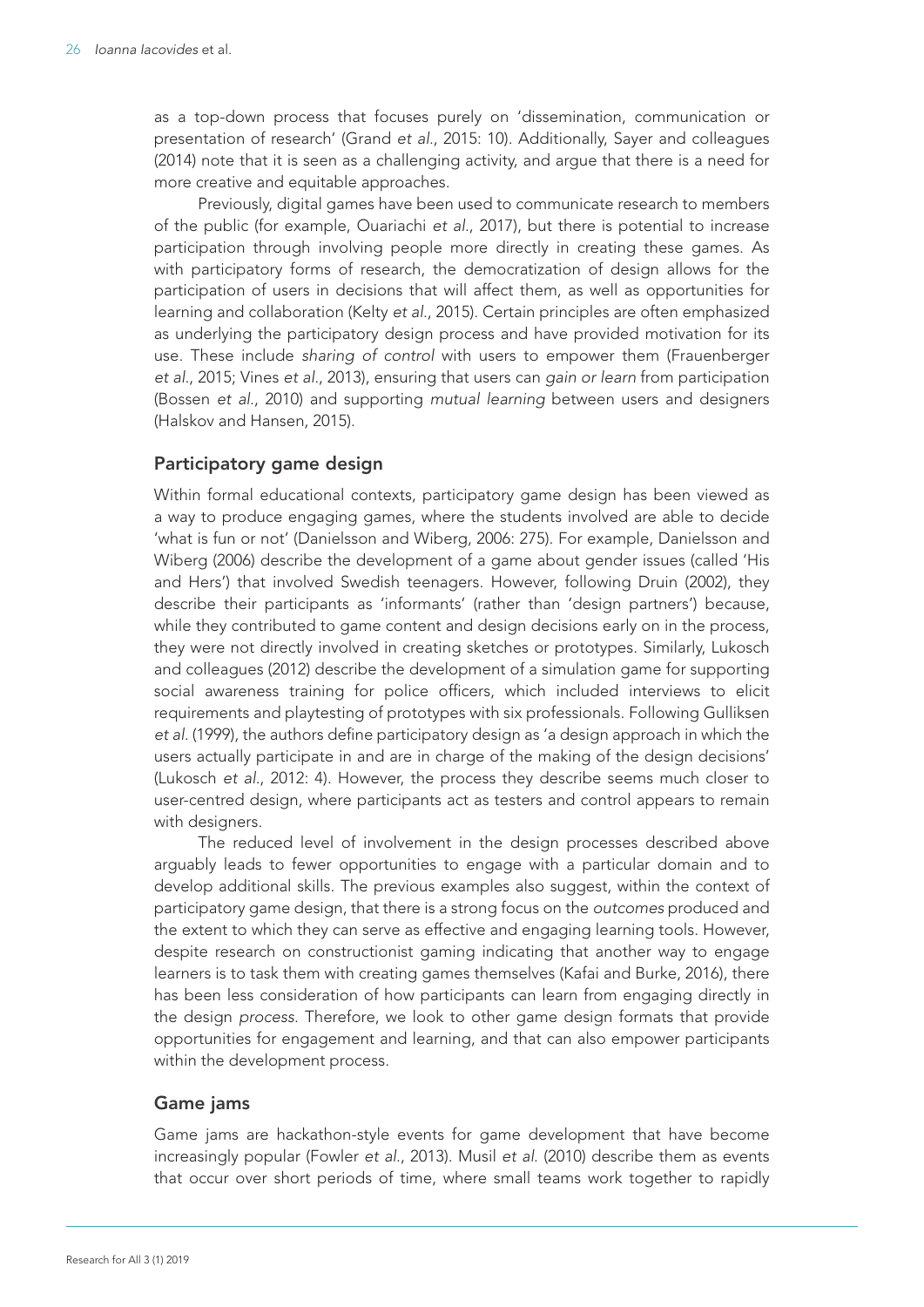prototype game ideas around a particular theme to win prizes awarded by judges or peers. They can differ in scale from small, one-off meet-ups that occur in a single location, to international, annual events, where teams submit their prototypes online (such as the Global Game Jam or Ludum Dare). While they are often set up as competitive events, the main motivations for taking part tend to be intrinsic, where participants want to practise and learn about creating games through collaborating with others (Reng *et al*., 2013).

Musil *et al*. (2010) refer to participatory design as a component of game jams, as the events bring together multidisciplinary teams (including designers, artists and developers), and there is a lack of prescribed roles, which enables a safe space for idea generation. However, while both participatory design and game jams emphasize sharing control and learning through collaboration with people with different skills, knowledge and experience, there are some key differences between the two. First, game jams are normally quite short events, and while there have been some attempts to embed them in wider research or design projects (for example, Shapiro *et al*., 2014), this is not usually the case. Second, game jams emphasize the autonomy of teams, providing design constraints for focus, but allowing participants the freedom to make their own decisions (Goddard *et al*., 2014). While control in participatory design is meant to be shared among the participants and designers, this does not always occur and, due to challenges such as lack of technical skills or domain knowledge (Khaled and Vasalou, 2014), participants are rarely responsible for development tasks. Third, while there has been increasing interest in using game jams for particular purposes, for example for research (Deen *et al*., 2014) or to create exercise games (Moser *et al*., 2014), they tend to result in prototypes, rather than fully operational games.

Despite the benefits that game jams can provide to participants, their timelimited nature means it is less common for game development to continue beyond the end of the event (Goddard *et al*., 2014; Ferrario *et al*., 2014). Longer-term competitions or summer schools (Jennett *et al*., 2016) may be a way around this issue, though there are few examples of participatory design competitions. While Lam (2013) does report on a project where secondary school students were challenged to design games around the theme of promoting community improvements, in this case the students were only given two days to come up with design ideas, which were then passed on to professional designers. As with other approaches to participatory game design, the format adopted in this case also appeared to support a more limited form of involvement where participants did not have a large amount of control over the development process.

# Our approach

In developing our competition format, we looked to participatory design approaches and game jam practices to create a more equitable form of public engagement. Our aim was to engage members of the public in the process of designing games that could be hosted online as part of the dissemination of research to a wider audience. By providing opportunities to engage in a dialogue around our research, and by allowing participants to create their own interpretations, the format emphasized participatory principles of sharing control (Frauenberger *et al*., 2015) and providing opportunities for learning (Bossen *et al*., 2010; Halskov and Hansen, 2015).

As our goal was to create games for young people not familiar with the domain, and to involve them in the development process, we recruited university students to take part in the competition. In addition to being a similar demographic to our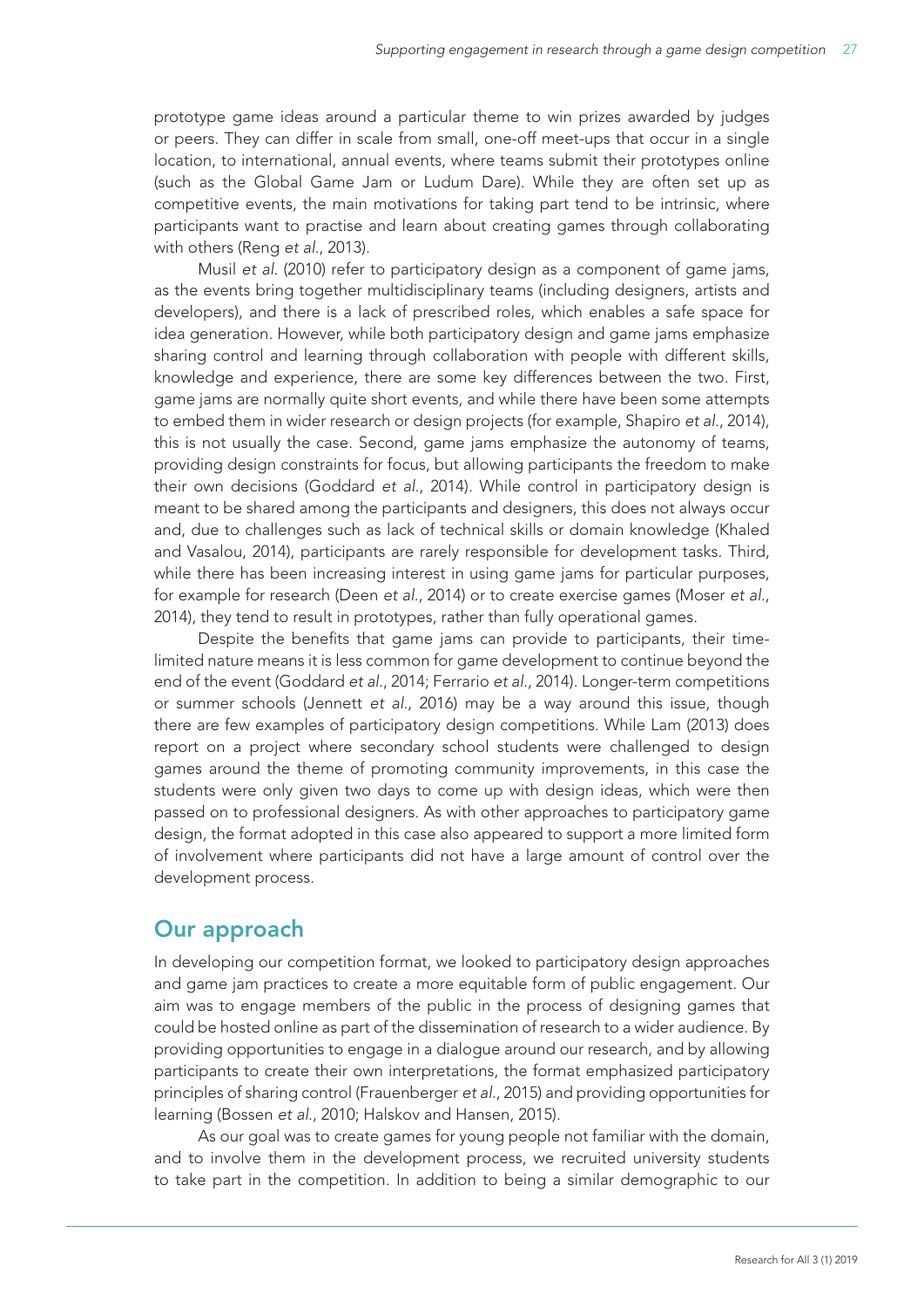target audience (young people who at least occasionally played games), the approach enabled us to target those interested in developing game design and development skills that they could go on to use in future. Furthermore, previous research with university students illustrates how they retain multiple identities, making them not only members of a university but also members of various different publics (Adams, 2013).

In this article, we present a descriptive case study (Yin, 2009) of an approach to designing games for public engagement. The evaluation of the competition entries is described in detail in Iacovides and Cox (2015). The current article builds upon previous work by relecting on the strengths and weaknesses of the competition format and discussing the extent to which the competition met our goals. Additionally, we relect on the participatory nature of the approach and how the format could be amended in future.

## The game design competition

## Background and motivation

The competition was organized as part of the CHI+MED research project, which investigated ways to improve safety within health care. The competition challenged teams to develop a game that would raise awareness and lead to relection on human error and blame culture within the context of health care, that is, a game that got players thinking about how individuals get blamed when, in fact, it is the wider system that is at fault. For example, when a disaster strikes, the media often look for an individual to blame, whether this is the pilot of an airliner that crashed or the nurse who delivered a fatal dose of medication. This focus on the individual and their punishment or removal is indicative of a 'blame culture' (Dekker, 2012). Researchers argue that we should make efforts to move from a blame culture in health care to a culture that is 'just', which tries to foster learning rather than punitive actions on individuals (Khatri *et al*., 2009). Doing so involves focusing on issues at a system level, rather than the active errors of the individuals involved (Reason, 2000).

Within CHI+MED, different mediums for public engagement were explored, for example, social media, science fair exhibits and games. For instance, the Twitter hashtag #errordiary was started as a way to encourage individuals to share day-today errors and raise awareness about their prevalence. The range of errors collated have been used to challenge notions that medical error is somehow different to the everyday errors we all make (Furniss *et al*., 2014). However, an initial interview study suggested that the majority of Errordiary volunteers are researchers who are already interested in human error research (Jennett *et al*., 2014). This inding highlighted the need to explore new ways of engaging wider audiences in the human-error debate.

Therefore, we looked to digital games as a way to engage people, not just through playing them, but also through the process of making them. We invited a broad range of university students to compete in a game design competition where the winning entries would be hosted on the project's public engagement website (Errordiary.org). We challenged teams to develop a game, based on our research, which would inspire curiosity and reflection on human error and blame culture.

## Competition overview

The competition ran over a four-month period to provide enough time to complete the design process and lead to fully functioning games. The process began with an initial kick-off day and ended with a prize-giving and a showcase. Teams could consist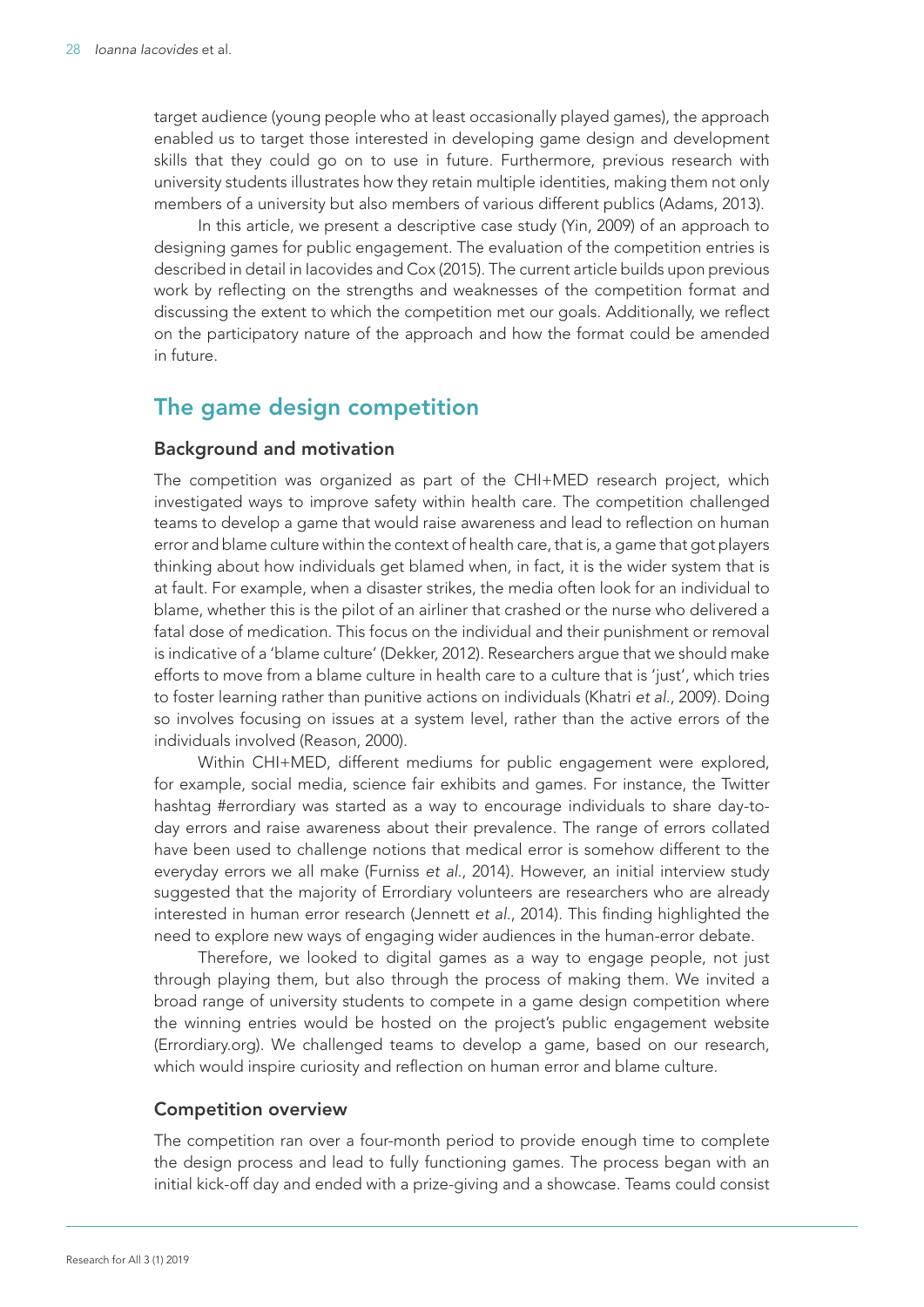of between two and six members, with at least one team member who attended the initial kick-off. All team members had to be students (at any level of higher education, from any institution, and in any subject area), and cross-disciplinary collaboration was strongly encouraged. The game needed to be a web application (for example, HTML/ JavaScript) that would be playable in all major web browsers. The teams were allowed to use game engines, such as Unity. After the kick-off, the teams had two months to complete and submit their games.

## Ethical considerations

Our research activities were approved by our departmental ethics panel as per our standard practice. In this section we consider additional issues relating to the use of cash prizes and copyright. While we were aware that the inclusion of large cash prizes can be somewhat controversial in hackathon-style events (Elias, 2014), and that the motivations of those who participate in game jams tend to be intrinsic (Reng *et al*., 2013), we did not want potential participants to think that we were trying to crowdsource their efforts for free. Thus, we offered the following prizes: £1,000 for irst place, £500 for the runner-up, and £500 for a People's Choice award voted at the final showcase. Given that the prizes were likely to be split across at least two team members, we felt that the amount was not so large that it would attract people who were only interested in earning money.

From the start of the competition, we made clear that the games produced would be made freely available on Errordiary.org. Furthermore, they were to be licensed under a Creative Commons Attribution-Noncommercial 4.0 International License to ensure that the creators retained copyright, while others would be free to adapt them (as long as the original creators were given credit and any derivatives were not produced for commercial purposes). This information was communicated via the competition website and during the kick-off day, while the submission form made clear that by submitting the game, the participants were agreeing to these conditions.

After the competition, we gave the teams an opportunity to provide feedback on the descriptions that would accompany the games on the website, which included listing each of the individuals involved by name. We wanted to ensure that team members were given credit for creating their game, and also gave them the option to add links to their own websites or online profiles.

## Kick-off event

The competition started with a kick-off day, which introduced attendees to the competition goals and themes, provided them with opportunities to learn from and engage in dialogue with the different domain experts, allowed them to brainstorm initial design ideas, and attempted to support the formation of teams. The event was publicized as a 'Persuasive Game Design Competition' via posters, mailing lists and social media across different universities, departments, courses and student societies in and around London, UK (where the kick-off was to be held). In addition to the CHII+MED project partners in London (three universities), over thirty institutions were contacted, with a focus on targeting computer science, game design, and art and design departments, as well as student groups interested in games. We highlighted 'persuasive games' in the competition name to emphasize the need for the games to introduce new concepts and challenge the ways in which players view the world (Bogost, 2007).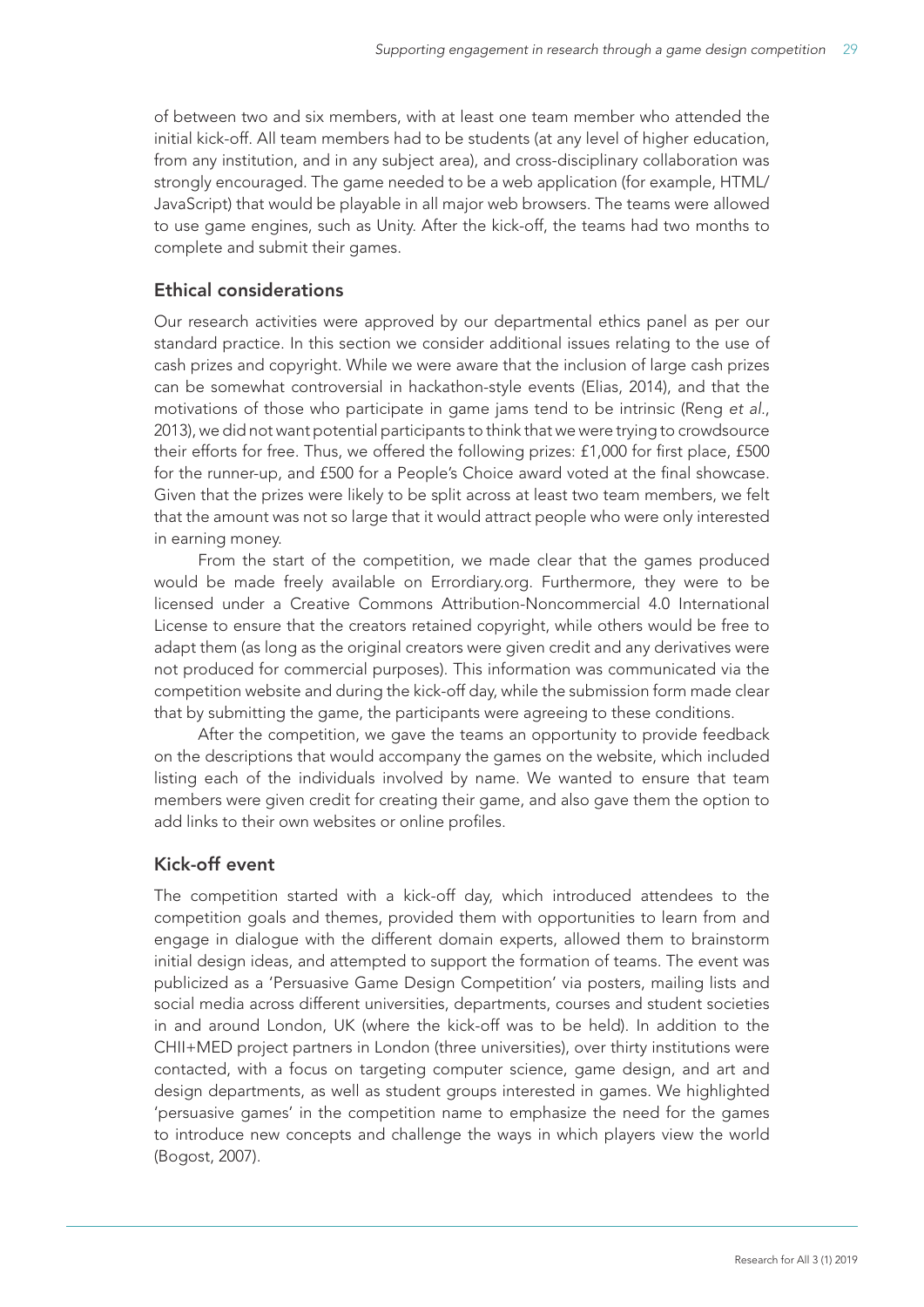Similar to the start of a game jam, the day started with an introduction to the competition, followed by a series of mini-talks from four experts in human error, blame culture, health care and game design. The first two experts were involved in the CHI+MED project, and spoke about their research areas; the third, a practising nurse, focused on the experience of working in health care, and how errors occur and are dealt with; the fourth, a game designer, spoke about designing persuasive games. Talks were followed by a Q&A panel with all the speakers.

After lunch, we held a game design workshop run by the game designer, with assistance from the domain experts, who acted as mentors. The workshop included an overview of how to design games, including examples from the game designer's own practice, emphasizing the importance of rapid prototyping and testing with users. The students then worked in randomly assigned groups, with materials such as dice, board game pieces, Lego, and pen and paper, to help them start brainstorming possible game ideas (see Figure 1). The day concluded with a networking session that was intended to facilitate team formation.

#### Figure 1: Participants within the game design workshop prototyping initial game ideas



#### Credit: Ioanna Iacovides

Given the importance of communication within participatory approaches (Iversen *et al*., 2010), the Q&A panel, game design workshop and networking sessions (along with lunch and coffee breaks) were all included to ensure the students had opportunities to interact with the domain experts and each other. We wanted to ensure that students would be given relevant information about research and practice for their games, while domain experts could gain insights from the students relating to game ideas and their understanding of human error. Additionally, we set up forums so the students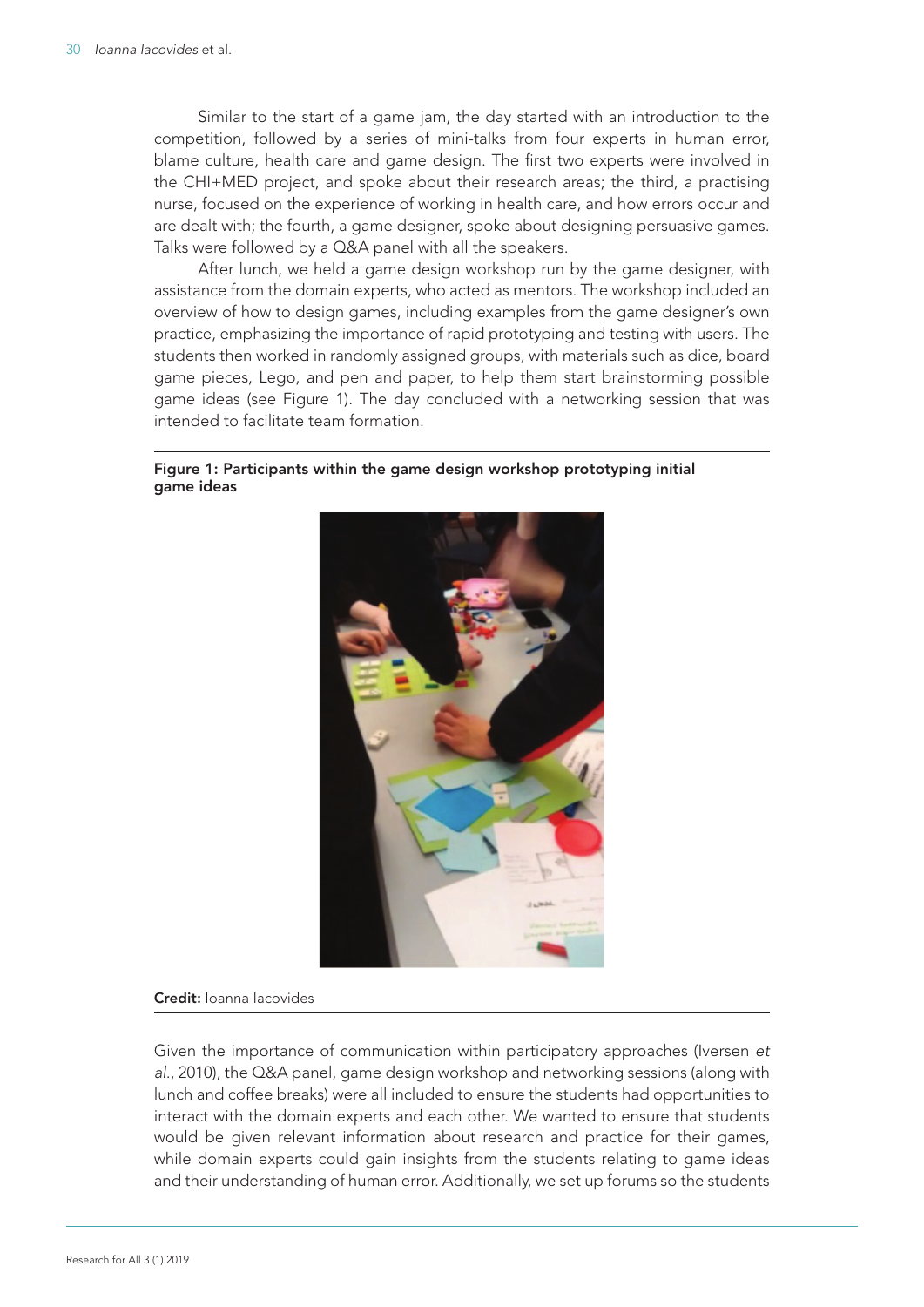would be able to discuss issues and communicate with the experts, and a Facebook group to support team formation after the event. The competition was also supported through a website, which contained important information (such as the brief, rules and deadlines) and further sources of inspiration (such as examples of persuasive games, game design resources, information relating to human error and personal accounts of working in health care).

## Competition entries

The submission form asked for a brief description of the game and for an explanation of how the game was designed to make people think about human error and blame culture. The form also included questions about the roles of each team member within the development process, and how they tested the game with other players. These forms allowed us to gather insight into what they had learnt from taking part in the competition, thus informing and deepening understanding of this approach to public engagement.

Nine student teams registered for the competition, and four submitted entries. In total, 12 people took part in the competition, 8 of whom attended the initial kick-off. Each team consisted of between 2 and 4 students. A mixture of undergraduates and postgraduates took part, from computer science, communication, psychology and medicine departments across ive UK universities (only one of which was part of the CHI+MED project). Their entries (hosted o[n http://bit.ly/ErrorGames\)](http://bit.ly/ErrorGames) are described below in alphabetical order:

- Medical Student Errors was created by Devon Buchanan and Angela Sheard. The game is an interactive fiction about a day in the life of a junior doctor. Through a text-based interface, the player is presented with a number of scenarios related to how people make and communicate errors. Using hyperlinks, the player can move backwards and forwards through the narrative, exploring dialogue options and finding out more about particular concepts.
- Nurse's Dilemma was created by Adam Afghan, Andrew Gorman, Natasha Trotman and Jining (Kea) Zhang. The player is cast in the role of a nurse faced with a series of challenges during her daily tasks. The game uses a text-based interface with simple audio and graphics. The designers describe it as an empathy-based game that aims to shed light on the pressures, constraints and stresses that nurses are expected to deal with on a day-to-day basis.
- Patient Panic was created by Cameron Kyle-Davidson, Lydia Pauly, Benjamin Williams and Connor Wood. The game is set during a natural disaster, and the player is a local doctor who has to treat a multitude of patients before it is too late. As in Tetris, there is no win state: the game gradually increases in dificulty until the player runs out of lives and is fired due to their inability to cope. In addition to offering three levels of dificulty, the game employs a simple pointand-click interface, animations and a soundtrack involving ambulance sirens.
- St. Error Hospital was created by Charmian Dawson and Subhan Shaffi. The game adopts a bird's-eye view of a hospital where players take on a management role – balancing a budget, directing staff, organizing ward areas and implementing 'resilience strategies' that aim to reduce the likelihood of errors. The player can choose between two levels of dificulty. The game also displays information reports and graphs to provide feedback on the player's performance. In terms of audio, a background hum is present throughout the game to indicate ward activity.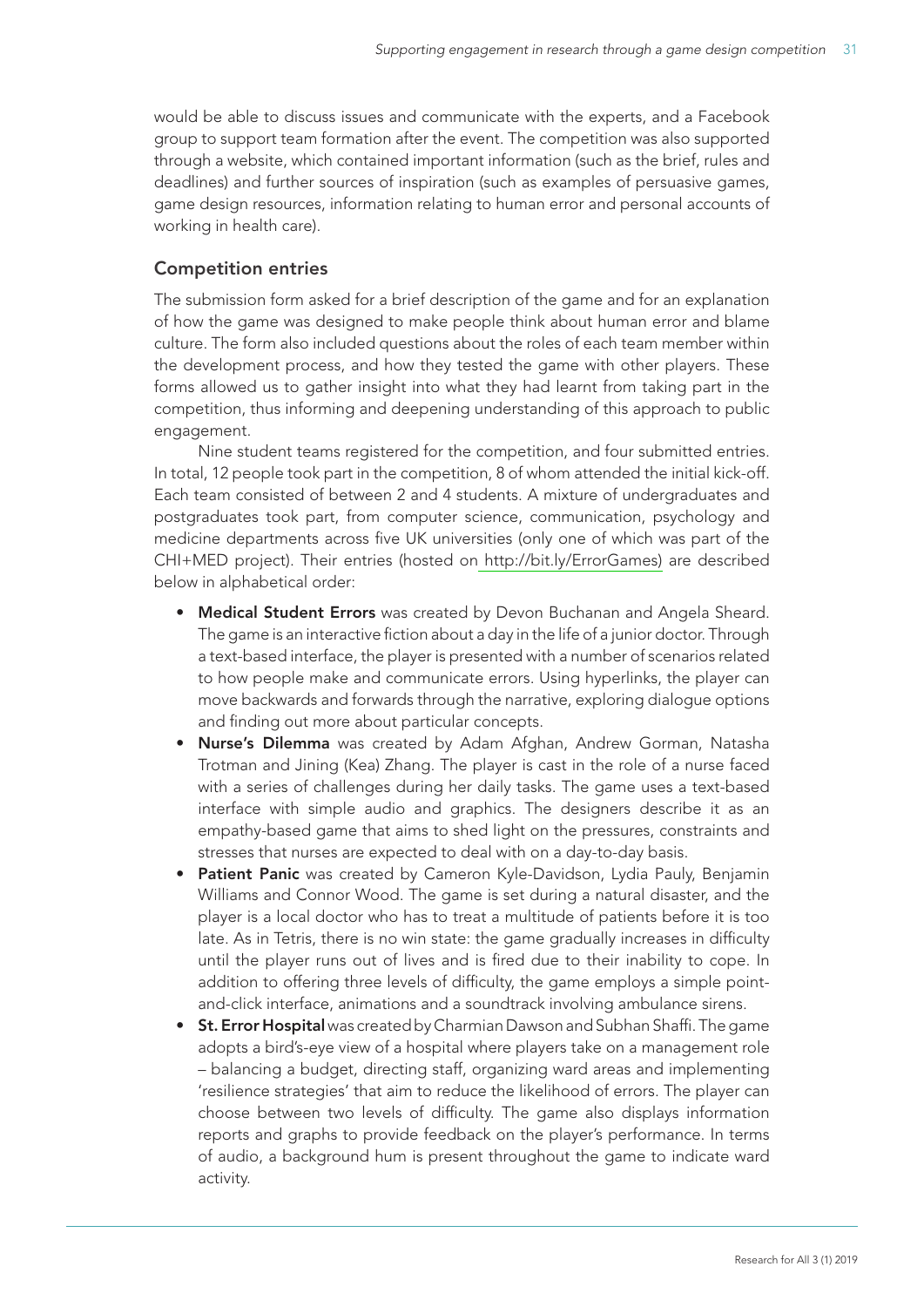## Evaluation of the entries

A summative evaluation was carried out to establish the winners and assess whether the games were suitable to share online, involving a combination of expert judging and playtesting. The expert judging consisted of six judges with expertise in human error, health care, game design and usability, including the competition chair, two of the experts from the kick-off day, and three researchers from the university where the kick-off was hosted. Three of the judges, including the chair, were also part of the competition-organizing committee and were involved in the CHI+MED project.

The playtesting involved 12 participants (9 female; 3 male) recruited from a university participant pool. They played each game (where the order was counterbalanced) for up to ten minutes, and answered a short questionnaire on each before a final post-play interview. The evaluation was primarily concerned with evaluating the 'serious experience' (Marsh and Costello, 2013). Marsh and Costello (ibid.) highlight the importance of establishing the extent to which serious experiences 'linger' with players, so participants were also sent questions via email two days after the sessions to investigate whether any of the games resonated with players. While we provide an overview of the indings below, the combination of methods developed and the outcomes of the evaluation are described in detail elsewhere (Iacovides and Cox, 2015).

The evaluation methods we developed allowed for a consideration of domain relevance and the potential to promote reflection (expert judging), gameplay experience and engagement with competition themes (playtesting and interviews) and longer-term resonance (follow-up emails). On this basis, Nurse's Dilemma was awarded first prize, with St. Error Hospital as runner-up. Nurse's Dilemma created a particularly compelling experience where the game enabled empathy with nurses and an understanding of how tensions within a system can affect individuals. Although St. Error Hospital was a close second, the complexity of the game unfortunately meant that players were not always able to connect the gameplay to a consideration of the competition topic. The winners were announced at a final prize-giving and showcase, where the teams were invited to give attendees an opportunity to try out their games, and to present an overview of their game and the design process. Nurse's Dilemma was also voted the People's Choice by the audience.

To maximize the learning potential of taking part in the competition, teams were provided with summary feedback based on the judging and playtesting sessions, which explained the evaluation process and highlighted the strengths and weaknesses of their game.

## How successful was the competition?

Our goal was to engage members of the public and domain experts in the process of designing games that could be hosted online to communicate our research to a wider audience. To address the question of the extent to which this was successful as an engagement approach, we will first briefly discuss the games as *outcomes* produced by the competition, before considering the *process* of how they were developed.

#### The competition outcomes

The evaluation process revealed that the judges and participants had their own preferences concerning which games they liked and what they got from them. Given the differing views, and the quality of all four games submitted, we made all of them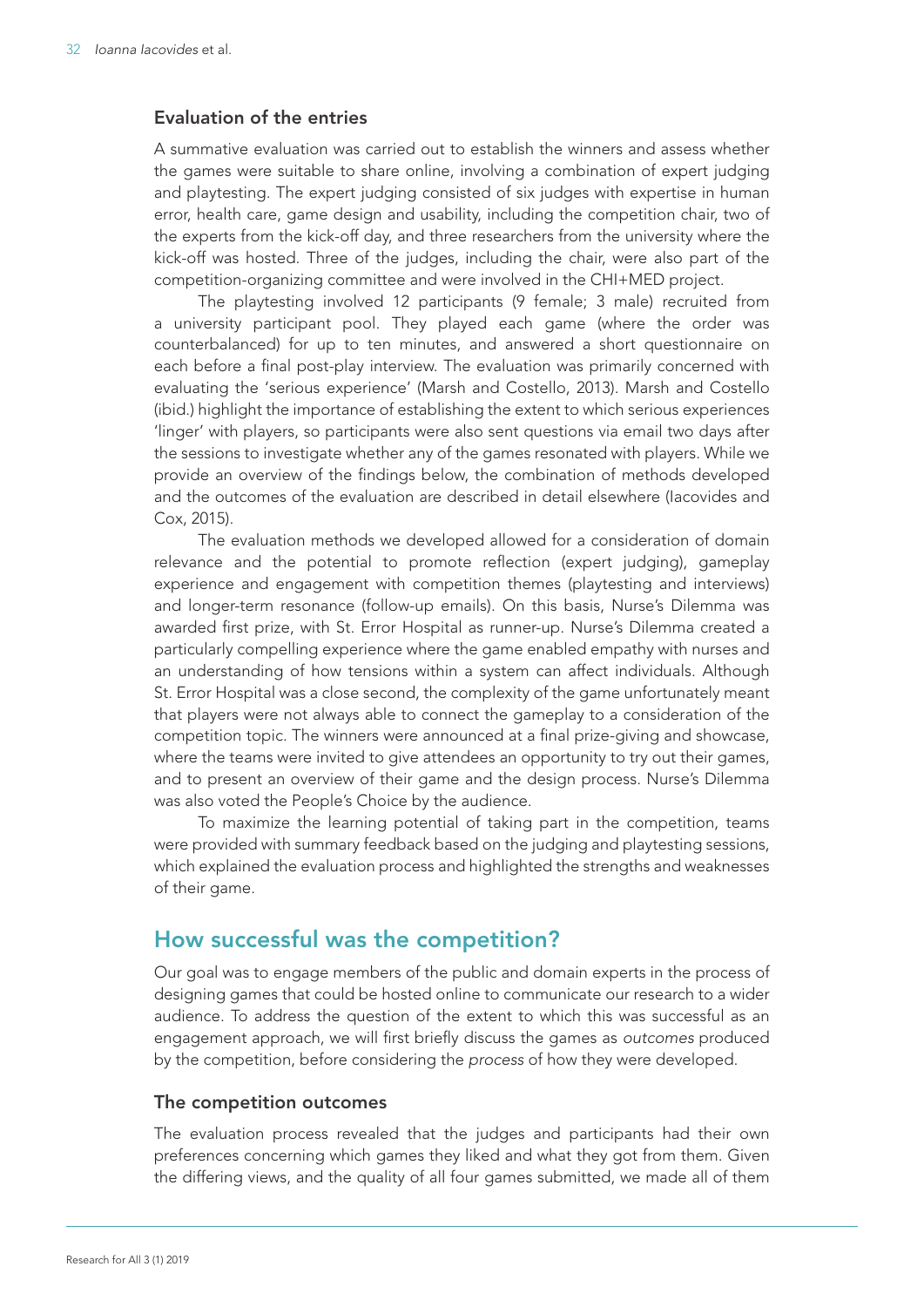available online to showcase the different ways in which the teams approached the competition challenge and interpreted our research. Since then, the game pages have had a combined total of 2,038 unique page views, with the average visit time being 2 minutes 33 seconds. While the evaluation suggested that, to differing degrees, the games were successful at getting young adults to reflect on human error and blame culture (Iacovides and Cox, 2015), the analytics data do not contain any demographic information concerning the age of those who played the games online. Thus, it is dificult to establish the extent to which the games were able to reach our intended audience. However, we argue that the fact that the competition led to four different, yet relevant and well-thought-out, games suggests this approach was successful at producing playable and potentially impactful outcomes.

After the competition, the CHI+MED project was also contacted by a nurse trainer about using Nurse's Dilemma. The trainer used the game as a preparatory activity for a training session in Hong Kong that focused on leadership. While healthcare practitioners were not considered the initial audience for the games produced, it seems there is potential to use them within more formal educational contexts to promote discussion and support learning.

#### The competition process

Overall, 31 students were involved in at least some parts of the competition: 27 students attended the kick-off, 24 of whom later registered (across nine teams) to take part. By the end of the competition, participation decreased, with only four teams submitting a game. Eight experts were also involved, participating in the kick-off day and/or the judging process. Finally, approximately 35 people (a mix of people from the wider research project and the wider public) also attended the final showcase.

Although we were aware that participation was likely to drop off, we considered the whole competition as an exercise in engaging different people at different points: attending the kick-off event, developing a game, attending the showcase and, inally, playing the games online. As such, although the competition did experience relatively high attrition rates, we were able to introduce a variety of people to the concepts of human error and blame culture – potentially more so than if we had focused primarily on involving a small number of people in workshops (as can be the case in participatory design for serious games; see, for example, Danielsson and Wiberg, 2006; Vasalou *et al*., 2012).

With respect to kick-off attendees, 13 (4 female, 9 male; mean age: 24.4 years) out of 27 filled in evaluation forms, which suggested that people enjoyed the event overall and thought that they had learnt from the experience. For instance, one student remarked:

The information about human error and the effects of blame culture was really interesting, I learnt a lot and am interested to find out more. The strategy for game prototyping was also useful and something I think I could use in future.

Another student stated, 'the [game design] workshop was a great way to connect with new people and start brainstorming about ideas'. Others commented on the quality of the talks – for example, 'The human error talk was very good, especially the example cases given to demonstrate the consequences of human error' – and provided ideas about how to improve the event – for example, 'Shorter talks, longer Q&A, longer workshop'. During conversations between the experts, it also became clear that they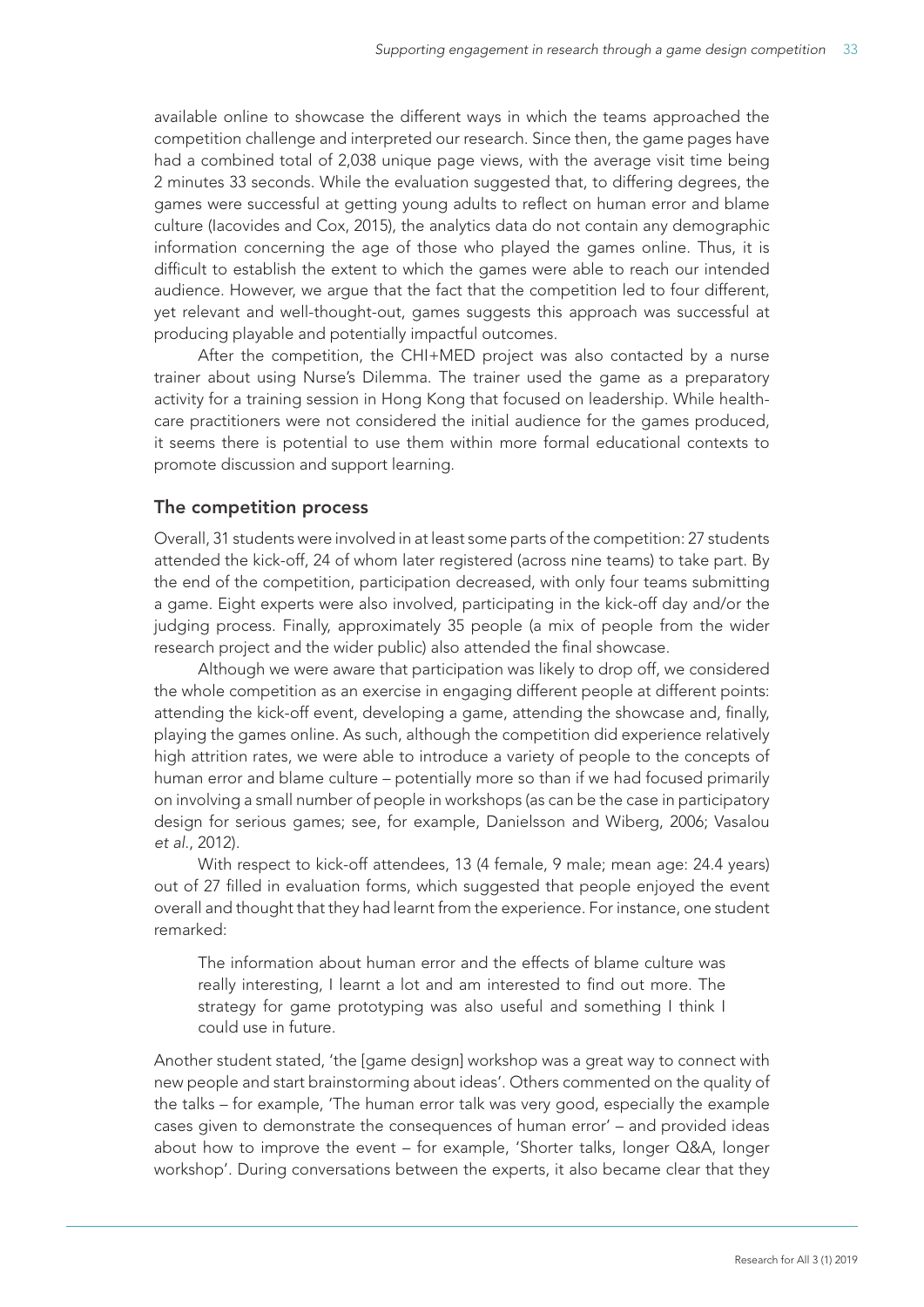had learnt from taking part, particularly in relation to the topics they were less aware of (game design, for example), and from discussing game ideas with the students.

The least successful part of the kick-off related to the networking session, as many students had already decided who they would be working with. Only two people used the Facebook group to join a team, but although one dropped out, the other remained in the competition and submitted a game. Additionally, the forums, set up to facilitate communication with experts after the kick-off, were not used at all. While it may be that the teams did not feel they needed to engage in further discussion, or perhaps did not wish to do so on a public forum within the context of a competition, the general lack of activity across the Errordiary forums as a whole could also have been discouraging.

Despite the lack of continued communication, the submission forms and the presentations at the inal prize-giving can be viewed as evidence that the teams had been inspired by expert accounts, and had engaged with many of the resources on the website. For example, the Nurse's Dilemma submission form referred to a blog post describing the experience of being a nurse and the game Hush, which was listed as an example of a persuasive game on the competition website. Furthermore, there was evidence of learning, as teams appeared to take on board advice about prototyping and organizing their own formative playtesting. For example, Medical Student Errors was tested as a prototype with two individuals outside the development team, while Patient Panic was shared on Facebook and got feedback from 10–15 players. The games themselves also provide an indication of what the students learnt about the competition themes and game development.

#### Tensions that emerged

While the evaluation indicated that the games were able to meet the challenge criteria, certain issues did emerge over the course of the competition that led to reflection and debate among the experts involved. The first related to some of the interpretations that were made. For example, in academic terms, resilience strategies are informal strategies developed by individuals, often outside oficial practice, rather than procedures implemented by management (Furniss *et al*., 2011). However, the way the concept is presented in St. Error Hospital suggests that the designers understood them as the latter.

The second challenge involved having to reconcile different opinions. For instance, one judge was concerned that Nurse's Dilemma was somewhat over the top in terms of how it depicted working in a hospital, and a couple of the playtesters questioned how likely the experience was. However, another of the judges who was a nurse, along with a colleague who had also played the game, agreed that it was a realistic interpretation of their own experiences. During the playtesting, there was also sometimes a tension around player expectations of gameplay and the experience of playing persuasive games about serious issues.

One response to these tensions is to suggest that a greater amount of expert involvement in the design process is required to ensure that participants will create an accurate representation of the problem area. However, this would reflect a top-down approach where we assume that knowledge is something that can only be 'transferred' from experts to the public (Grand *et al*., 2015), a perspective we were keen to avoid. In addition, the competition challenged students not to deliver particular learning content but to inspire relection and curiosity around the competition themes in a compelling way. Thus, we were less concerned with whether players wanted to play a game multiple times or how 'fun' gameplay was, and more concerned with which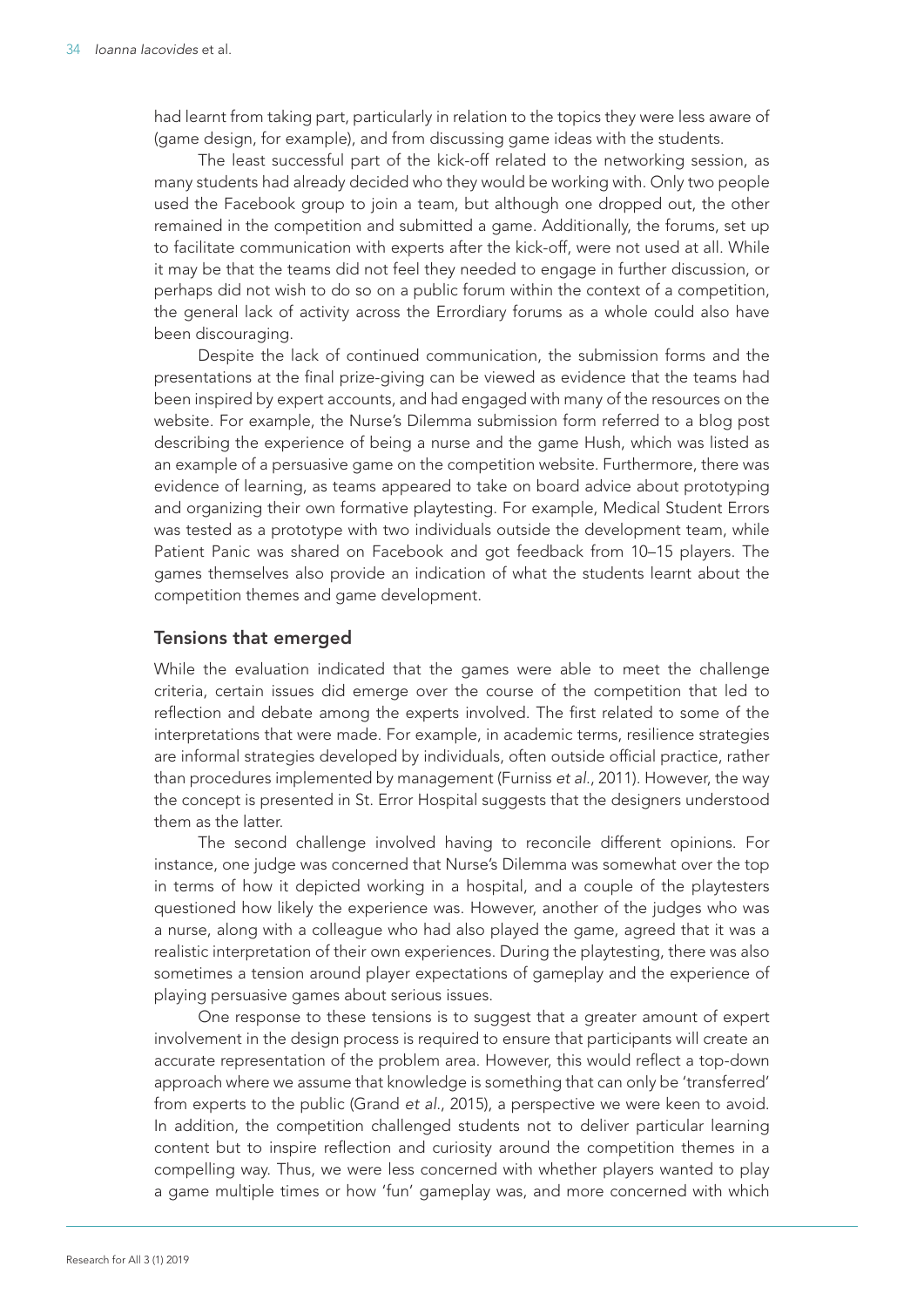game experiences (even as a one-off) were likely to get players thinking more broadly about human error and blame culture within health care.

An alternative interpretation is that designers should be allowed the freedom to make their own interpretations, and to take some artistic licence, in order to communicate a particular message or experience. In the case of Nurse's Dilemma, regardless of debate between the judges about the accuracy of the portrayal, the evaluation indicated the game was most likely to achieve the competition goal. Furthermore, it is perhaps through the subverting of expectations that reflection was made more likely. Although tensions did occur, we suggest that the format allowed the teams to interpret our research in creative ways. Additionally, the tensions themselves actually served as useful points of reflection for the research team.

## **Discussion**

Even though the National Co-ordinating Centre for Public Engagement deines public engagement as 'a two-way process, involving acting and listening, with the goal of generating mutual beneit' (NCCPE, 2018), public engagement is often conceptualized by academics as a one-way, top-down process that focuses on 'dissemination, communication or presentation of research' (Grand *et al*., 2015: 10). While we were keen to avoid the latter through adopting a more participatory approach to designing games, we recognize that the competition itself did not go far enough in terms of encouraging a two-way engagement process.

To engage reflexively with our approach, we address three questions proposed by Vines and colleagues (2013) in relation to adopting participatory approaches. In doing so, we also consider the extent to which the competition was able to meet the NCCPE criteria.

## 1. Who initiates, directs and benefits from user participation?

This question relates to the concept of 'mutual benefit' (NCCPE, 2018). Participation was initiated and directed by members of the research project, who were interested in exploring more creative and equitable ways to support the use of games within a public engagement context. In this case, our users were players, and our intended audience for the games was young adults who were not familiar with human-error research. We also needed participants with at least some experience in design and development practices, so we recruited university students from a range of related departments and student groups. The competition was entirely voluntary and participants could drop out at any time.

We arque that everyone involved benefited from the competition in one way or another. As a research team, we beneited from the students' game development skills and gained a set of games to host online, thus expanding our public engagement and research portfolios. The games also allowed us to question how we deine topics from our own research (resilience strategies, for example). Our student participants were provided with multiple opportunities to learn about a new domain (through the kick-off, the resources provided, operationalizing particular concepts in their games and being supplied with evaluation feedback) and to develop skills in game development (including prototyping, user-testing and working in a team). In addition, the winning teams earned some prize money. Those who attended the competition events, particularly the kick-off, also seemed to benefit in terms of learning about unfamiliar domains and through being provided with opportunities to network with other people (regardless of whether they entered the competition or not). The reuse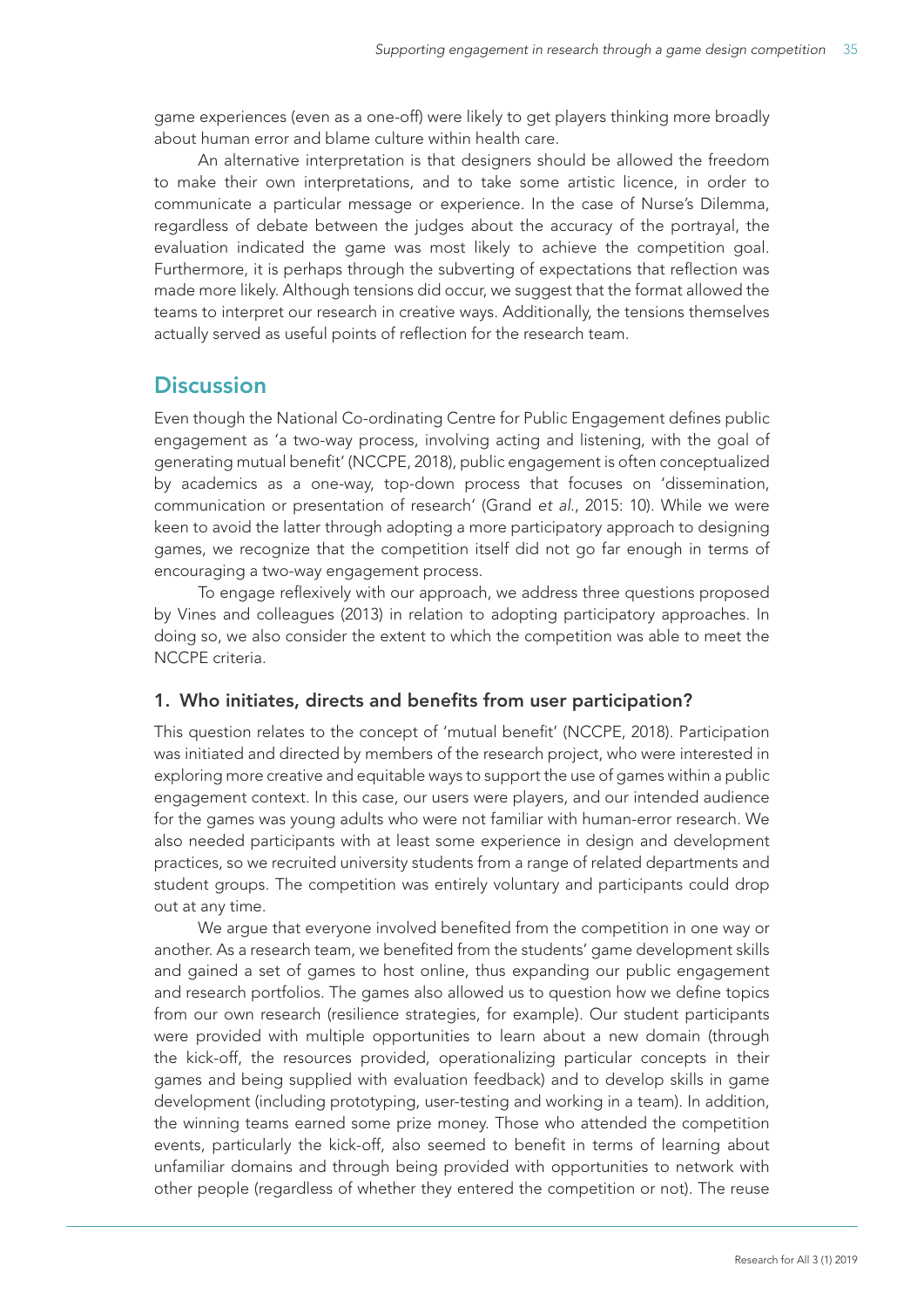of the game by domain experts for training purposes also highlights a cyclic effect of engagement leading into impact, with the engagement of students, domain experts and the research team creating further opportunities for wider engagement with the general public and domain experts outside the research team.

#### 2. In what forms does participation occur?

The competition could be described as a form of 'creative citizenship' where the aim was 'not to inluence public debate of formal political processes through rational discourse but to create a collective experience involving creative expression, listening and collaboration' (Mahony and Stephansen, 2016: 590). However, while participation occurred in a range of forms across the competition, the 'acting and listening' (NCCPE, 2018) that occurred was rarely two-way.

The kick-off event did attempt to facilitate the brokering of knowledge between the research team and potential participants, where the domain experts and students participated through giving and listening to talks, asking and answering questions, and taking part in the game design workshop. However, while we tried to facilitate opportunities for communication through including a Q&A session, tea/coffee/ food breaks and hosting a game design workshop, the general emphasis was on the participants listening to the experts to ind out more about the domain and the competition. While we had hoped that further communication might occur between the two groups after the kick-off via the forums, unfortunately this was not the case.

Participation after the kick-off included the student teams making and submitting games, and then the experts conducting a summative evaluation of the games by judging them and running playtesting sessions. We did not involve the student designers in the summative playtesting, as the competition format would have given rise to a conflict of interest. At the prize-giving, students were able to see competing games and showcase their entries by presenting an overview of their design process to an audience who participated by voting for their favourite game. The research team also put together a summary of the evaluation findings to communicate feedback to each team so they could learn from the evaluation indings. Finally, the games are now online and freely available for others to play.

Although the competition did involve multiple points of participation, twoway acting and listening would have required both additional opportunities for communication between the domain experts and the participants during development, and clear evidence that the interaction with the participants had directly influenced the research and working practices of those involved in organizing the competition.

#### 3. How is control shared with users in design?

While the competition may not have resulted in a clear 'two-way' form of engagement (NCCPE, 2018), the format did allow us to avoid a purely top-down process through providing the student teams with control over development. In effect, control was handed back and forth between the participating teams and the researchers. The competition themes were prescribed by the organizers, who had initial control over structuring the competition. After the kick-off, teams then had complete power over how to develop their games, and were also free to drop out of the competition. This handing over of control to the student teams is less common in many instances of participatory game design, where participant engagement tends to be limited to the informant level. Although the kick-off and website resources served to inspire the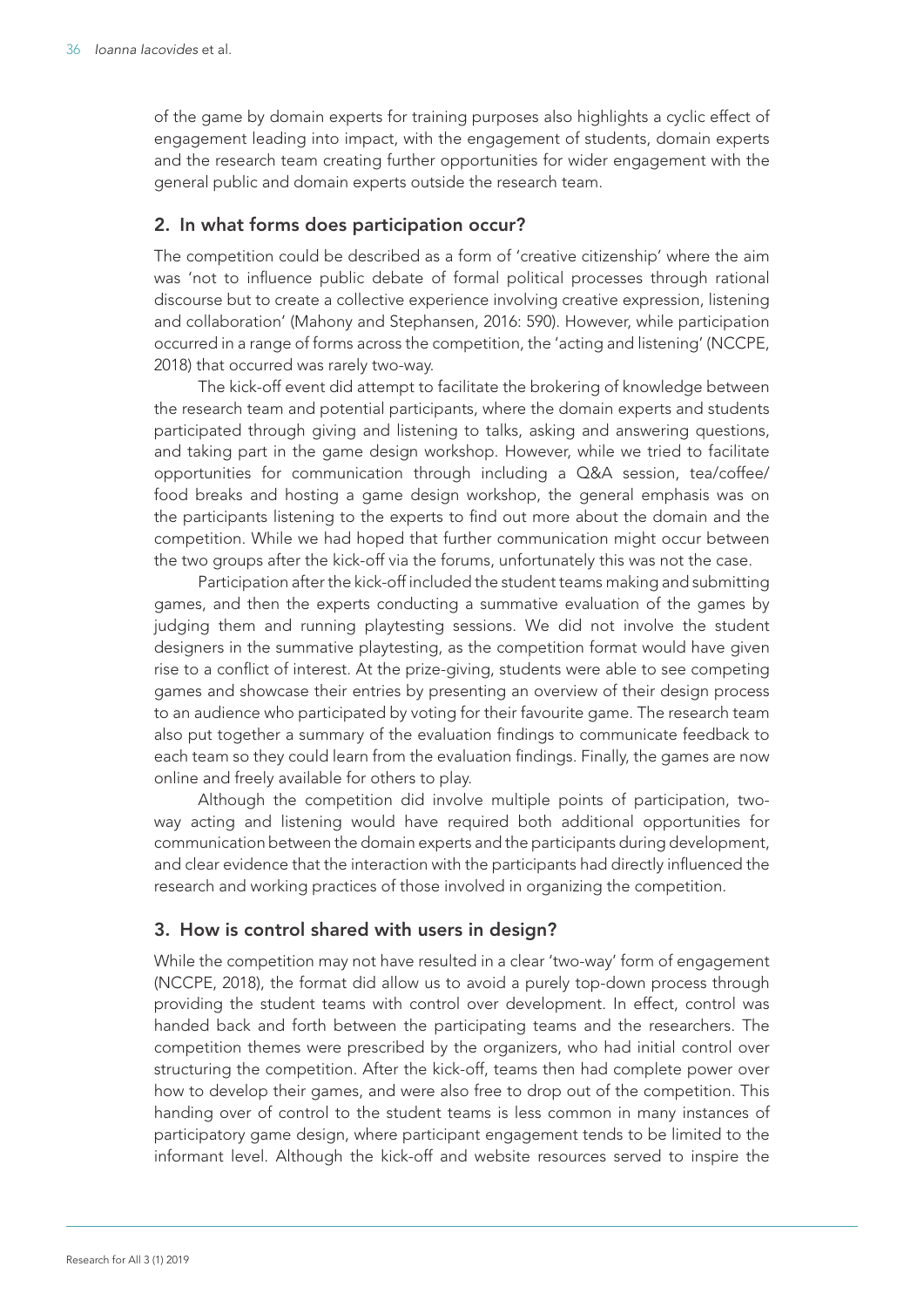students, it was up to each team to form their own interpretations of our research, and to decide collectively how to approach the competition challenge.

While handing over creative control was intended to empower the teams and lead to greater learning (Li, 2010; Kafai and Burke, 2016), it also meant that we did not know what sort of games we were going to get. There was also a risk that no one would take part or produce games that addressed the competition challenge. However, as organizers of the competition, we also had the inal say, and could have vetoed anything we felt was wildly inaccurate or even offensive. The students would still have been free to do what they liked with their games, but they would not have won the competition, and the games would not have been hosted online on the public engagement website. So, while we gave participants control over development, we still had some power in terms of what happened after submission.

## Future directions

The competition format we developed could be adapted by others wanting to adopt a participatory approach to engagement when creating games to communicate research. The process could also be amended to support further opportunities for two-way forms of engagement.

While our research focused on human error in health care, there is scope to apply the approach across a range of domains. When doing so, as suggested by Goddard and colleagues (2014) in relation to game jams, the theme or challenge should aim for a balance between specificity (to serve as a design constraint) and ambiguity (to allow for autonomy and creativity). There is potential here to make the process more two-way from the start by reaching out to particular groups or audiences and including them in discussions about the theme and goals of the activity. Furthermore, it is important to ensure that any claims about copyright are made transparent in advance.

In terms of recruitment, drop-off is an important issue to consider. Extensive effort needs to be applied at the early stages to publicize the competition and ensure a large set of people attend the initial kick-off. That said, the higher the number of participants, the more resources required to support the process. In addition to including a range of domain and design experts, a diverse set of participants should be recruited, so that teams contain a mix of different skill sets and can engage in multidisciplinary collaboration. Consideration should also be given to face-to-face and online networking opportunities to support those without a team or to help teams who need a speciic skill set. Furthermore, including both a kick-off and showcase event, as well as sharing the games online, allows for multiple opportunities to engage others who may not have the time to take part in development.

Another way to decrease attrition and facilitate more two-way forms of communication would be to ask the participants what channels they would prefer to use and how often they would like to do so. Decisions would need to be made about whether these channels should be public (for example, weekly forum discussions), private (for example, scheduling a Skype session), or a mixture of both. While in our case time constraints did not allow for another round of testing, the comments from judges and playtesters could also be fed back to the designers as part of a formative evaluation.

Additionally, the proliferation of design tools such as GameMaker, Scratch and Twine suggests that there is scope to involve different audiences, such as younger participants and/or those without design or development skills. Although participants may still need a level of support, these types of tool do not require programming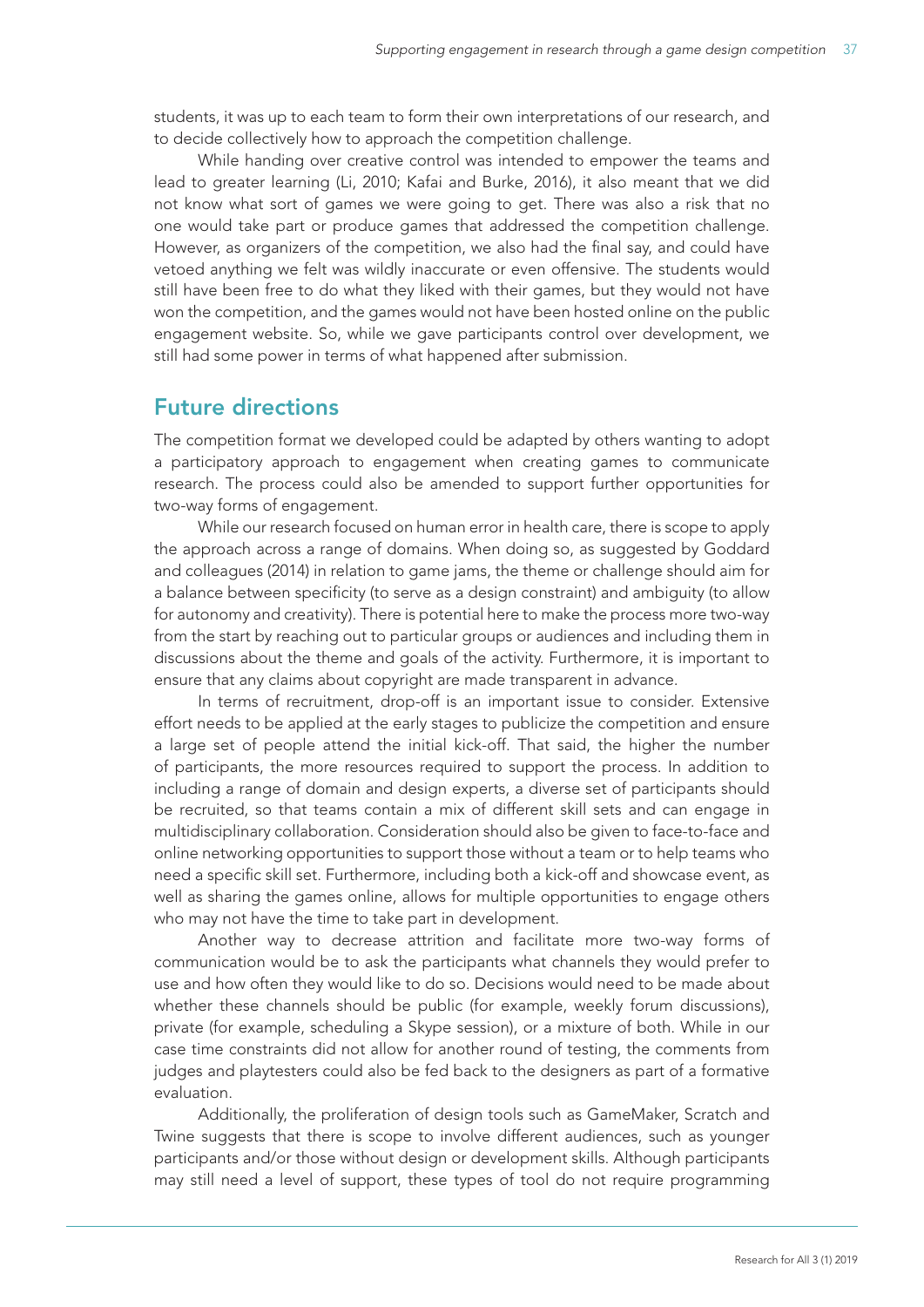expertise and have made game making more accessible to a wider audience (Resnick *et al*., 2009). Alternatively, participants can focus on developing board games, where there is potential to share the outputs through creating them in a format that allows for 'print and play'. Another key consideration is how to promote the games to ensure they reach their intended audience, something we could have done in a more targeted way.

In terms of evaluation, it is also worth considering both *output* and *process*. While our evaluation suggests that the games had an impact on individuals (Iacovides and Cox, 2015), the fact that the games were disseminated online means it is harder to establish the extent to which they reached our target demographic. The use of online surveys or more reined analytics could provide more detailed evidence in this respect. Furthermore, post-competition interviews with student team members could allow for further exploration of how the process impacted individuals. Similarly, while we have adopted a reflexive approach within this paper, there could have been a more explicit investigation of the experience of the research team and experts that took part, for example in terms of how participation might have inluenced their subsequent research and practice to provide evidence of two-way engagement. A longer-term evaluation with all those involved could have helped to indicate whether any 'ripple effects' led to benefits over time (Reng *et al.*, 2013).

# Conclusion

We present an approach to public engagement based on participatory approaches and game-jam practices. The competition included a kick-off event, judging and final showcase, while emphasizing the participatory principles of sharing control and providing opportunities for learning. We argue that the format adopted allowed us to avoid a purely top-down approach, where we could involve members of the public, academics and practitioners in creating games to communicate research. However, despite providing multiple points of participation, we recognize that the competition could have gone further in achieving a more equitable type of engagement. Through taking a reflexive approach to our work, we suggest ways in which the structure could be adapted to facilitate two-way forms of acting and listening, thus increasing the potential beneit for all those involved.

# Acknowledgements

We would like to thank all the teams that took part in the competition, the participants from the playtesting sessions, the domain experts and judges. Special thanks to members of CHI+MED who took part in discussions about the competition, including Sandy Gould who incorporated the games into Errordiary.org. The authors were supported by the EPSRC-funded CHI+MED project (EP/G059063/1), and EU project Citizen Cyberlab (317705).

# Notes on the contributors

Dr Ioanna (Jo) lacovides is a lecturer at the University of York. Her research interests lie in human–computer interaction and educational technology, with a focus on investigating learning within the context of games and playful technologies. She has explored how people learn to use technology in the workplace, digital technologies and informal learning, and the use of digital games in formal education.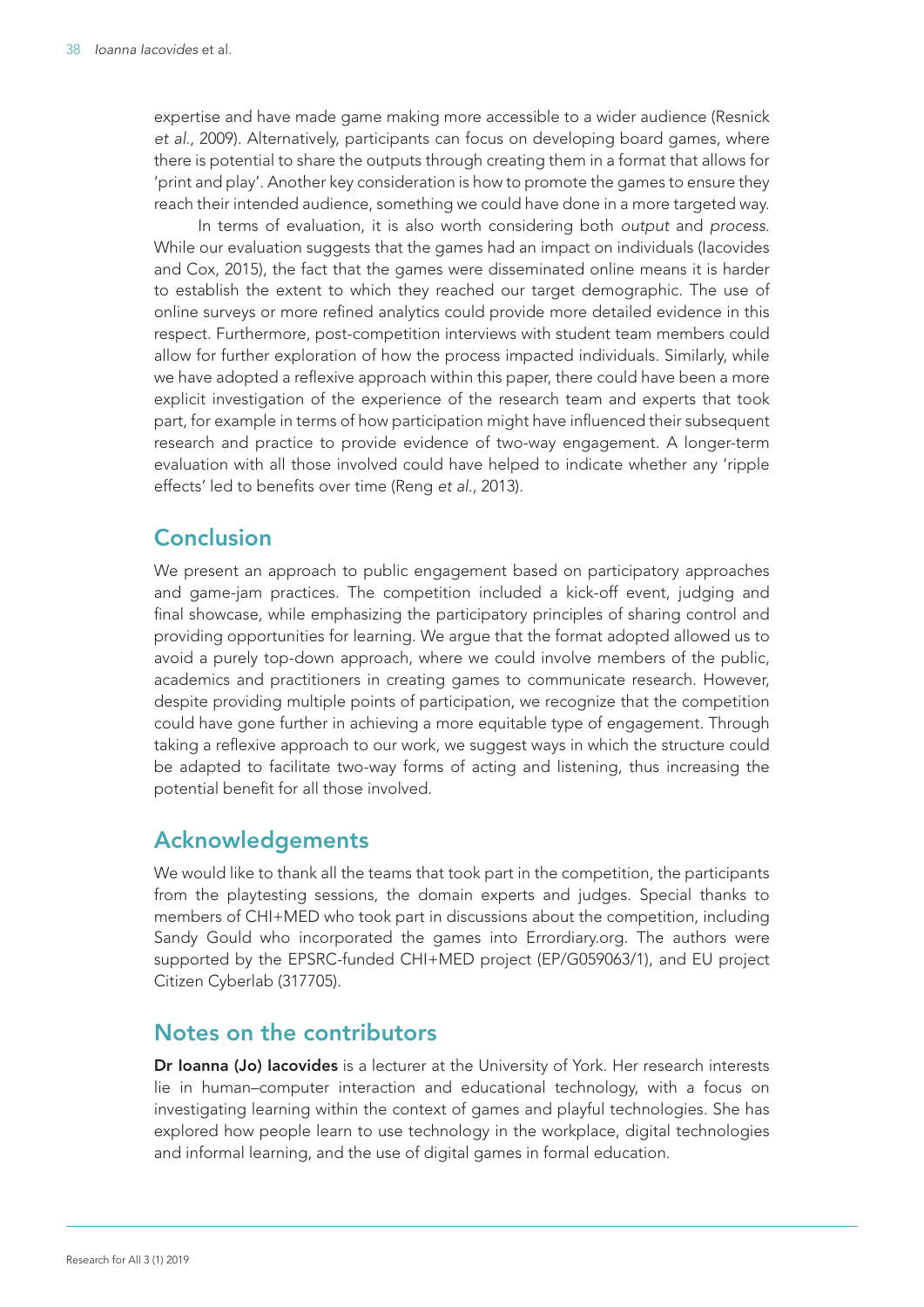Professor Anna Cox is Deputy Director at the UCL Interaction Centre and Professor of Human–Computer Interaction. Her research is motivated by an interest in the impacts of digital technologies on how people get work done, how they manage their work–life boundaries, how they spend their leisure time, and supporting health and well-being. Anna co-led CHI+MED, an EPSRC-funded project to improve the safety of interactive medical devices.

Dr Dominic Furniss is a Human Factors Consultant at Human Reliability Associates. He is interested in understanding sociotechnical systems: how people, policies, processes and products interact to impact quality and safety. Interests include human error, usability, resilient systems, and public and patient involvement.

Dr Katarzyna Stawarz is a research associate at Bristol Interaction Group, working on the NIHR-funded INTERACT project, which aims to develop and evaluate an intervention for delivering high-intensity cognitive behavioural therapy for depression. She completed her PhD at the UCL Interaction Centre, and her research investigated the use of smartphone apps in developing habits and reducing medication nonadherence. She has a keen interest in digital health, and in inclusive and ethical design.

Dr Charlene Jennett was a research associate at the UCL Interaction Centre. She received her PhD in human–computer interaction in 2010. Her research interests include human–computer interaction, digital games and citizen science. She most recently worked on the EPSRC-funded Open 3D project, investigating users' experiences of citizen science.

Dr Anne Adams is the Open University Associate Director for Professional Development and Director for Knowledge Exchange in the Centre for Policing Research and Learning. She has coordinated large-scale international research projects in technology-enhanced learning, the €2.1 million EU Juxtalearn project, and the knowledge exchange RCUK Catalyst project. She has over a hundred publications (H-Index 20), with an expertise in educational technology, human–computer interaction, work-based collaboration and secure systems development.

# References

- Adams, A. (2013) 'Situated e-learning: Empowerment and barriers to identity changes'. In Warburton, S. and Hatzipanagos, S. (eds) *Digital Identity and Social Media*. Hershey, PA: Information Science Reference, 159–75.
- Bogost, I. (2007) *Persuasive Games: The expressive power of videogames.* Cambridge, MA: MIT Press.
- Bossen, C., Dindler, C. and Iversen, O.S. (2010) 'User gains and PD aims: Assessment from a participatory design project'. In *Proceedings of the 11th Biennial Participatory Design Conference*. New York: Association for Computing Machinery, 141–50.
- Danielsson, K. and Wiberg, C. (2006) 'Participatory design of learning media: Designing educational computer games with and for teenagers'. *Interactive Technology and Smart Education*, 3 (4), 275–91.
- Deen, M., Cercos, R., Chatman, A., Naseem, A., Bernhaupt, R., Fowler, A., Schouten, B. and Mueller, F. (2014) 'Game jam: [4 research]'. In *CHI '14 Extended Abstracts on Human Factors in Computing Systems*. New York: Association for Computing Machinery, 25–8.
- Dekker, S. (2012) *Just Culture: Balancing safety and accountability*. 2nd ed. Farnham: Ashgate Publishing.
- Druin, A. (2002) 'The role of children in the design of new technology'. *[Behaviour and Information](http://www.ingentaconnect.com/content/external-references?article=0144-929x()21:1L.1[aid=9114673])  [Technology](http://www.ingentaconnect.com/content/external-references?article=0144-929x()21:1L.1[aid=9114673])*, 21 (1), 1–25.
- Elias, J. (2014) 'Six things experienced hackathon planners know (that you don't)'. *Fast Company*, 3 April. Online. https://tinyurl.com/ybkhrqd9 (accessed 4 November 2018).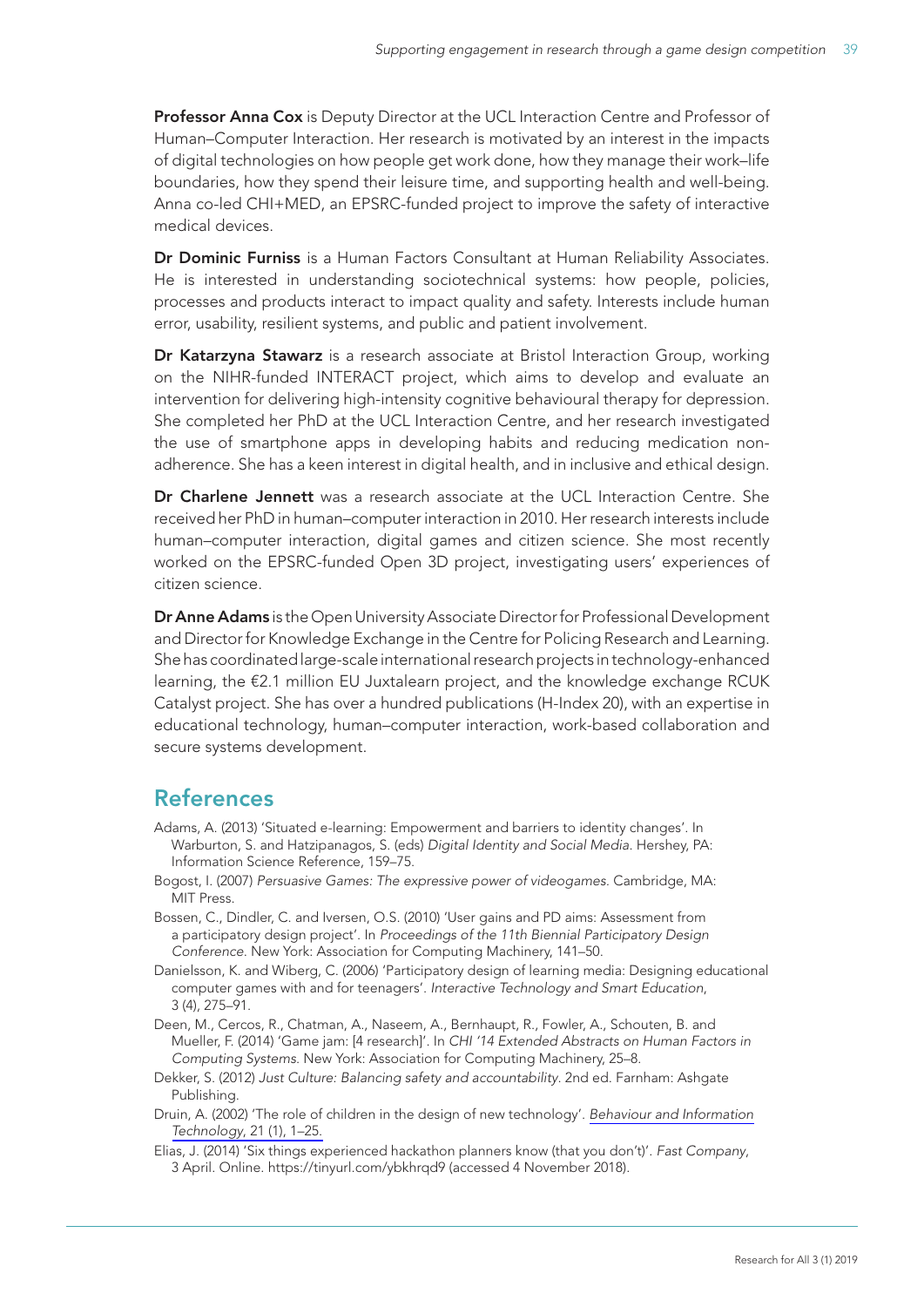- Ferrario, M.A., Simm, W., Newman, P., Forshaw, S. and Whittle, J. (2014) 'Software engineering for "social good": Integrating action research, participatory design, and agile development'. In *Companion Proceedings of the 36th International Conference on Software Engineering*. New York: Association for Computing Machinery, 520–3.
- Fowler, A., Khosmood, F. and Arya, A. (2013) 'The evolution and significance of the Global Game Jam'. In *Workshop Proceedings of the 8th International Conference on the Foundations of Digital Games*, Chania, Crete, Greece, 14–17 May 2013. Online. [www.f](http://www.fdg2013.org/program/workshops/papers/GGJ2013/ggj13_submission_1.pdf">.fdg2013.org/program/<Ahref="http://www.fdg2013.org/program/workshops/papers/GGJ2013/ggj13_submission_1.pdf">workshops/papers/GGJ2013/ggj13_submission_1.pdf)[dg2013.org/program](http://www.fdg2013.org/program/workshops/papers/GGJ2013/ggj13_submission_1.pdf)[/](http://www.fdg2013.org/program/workshops/papers/GGJ2013/ggj13_submission_1.pdf">.fdg2013.org/program/<Ahref="http://www.fdg2013.org/program/workshops/papers/GGJ2013/ggj13_submission_1.pdf">workshops/papers/GGJ2013/ggj13_submission_1.pdf) [workshops/papers/GGJ2013/ggj13\\_submission\\_1.pdf](http://www.fdg2013.org/program/workshops/papers/GGJ2013/ggj13_submission_1.pdf">.fdg2013.org/program/<Ahref="http://www.fdg2013.org/program/workshops/papers/GGJ2013/ggj13_submission_1.pdf">workshops/papers/GGJ2013/ggj13_submission_1.pdf) [\(accessed](http://www.fdg2013.org/program/workshops/papers/GGJ2013/ggj13_submission_1.pdf) 2 December 2018).
- Frauenberger, C., Good, J., Fitzpatrick, G. and Iversen, O.S. (2015) 'In pursuit of rigour and accountability in participatory design'. *International Journal of Human-Computer Studies*, 74, 93–106.
- Furniss, D., Back, J., Blandford, A., Hildebrandt, M. and Broberg, H. (2011) 'A resilience markers framework for small teams'. *Reliability Engineering and System Safety*, 96 (1), 2–10.
- Furniss, D., Iacovides, J., Jennett, C., Gould, S., Cox, A. and Blandford, A. (2014) 'How to run an Errordiary workshop: Exploring errors and resilience strategies with patients, professionals and the public'. Paper presented at the 3rd Resilient Health Care Net (RHCN) Meeting, Hindsgavl Castle, Denmark, 12–14 August 2014.
- Goddard, W., Byrne, R. and Mueller, F. (2014) 'Playful game jams: Guidelines for designed outcomes'. In *Proceedings of the 2014 Conference on Interactive Entertainment*. New York: Association for Computing Machinery, 1–10.
- Grand, A., Davies, G., Holliman, R. and Adams, A. (2015) 'Mapping public engagement with research in a UK University'. *PLoS One*, 10 (4), Article e0121874, 1–19. Online. https://tinyurl.com/ y929dcqk (accessed 4 November 2018).
- Gulliksen, J., Lantz, A. and Boivie, I. (1999) 'User centered design problems and possibilities: A summary of the 1998 PDC and CSCW workshop'. *SIGCHI Bulletin*, 31 (2), 25–35.
- Halskov, K. and Hansen N.B. (2015) 'The diversity of participatory design research practice at PDC 2002–2012'. *International Journal of Human-Computer Studies*, 74, 81–92.
- Iacovides, I. and Cox, A.L. (2015) 'Moving beyond fun: Evaluating serious experience in digital games'. In *Proceedings of the 33rd Annual ACM Conference on Human Factors in Computing Systems*. New York: Association for Computing Machinery, 2245–54.
- Iversen, O.S., Halskov, K. and Leong, T.W. (2010) 'Rekindling values in participatory design'. In *Proceedings of the 11th Biennial Participatory Design Conference*. New York: Association for Computing Machinery, 91–100.
- Jennett, C., Furniss, D., Iacovides, I., Wiseman, S., Gould, S.J.J. and Cox, A.L. (2014) 'Exploring citizen psych-science and the motivations of Errordiary volunteers'. *Human Computation*, 1 (2), 201–20.
- Jennett, C., Kloetzer, L., Himmelstein, J., Vaugoux, A., Iacovides, I. and Cox, A.L. (2016) 'Learning in game jams: A case study of the GLASS Summer School'. Session presented at the Playful Learning Conference, Manchester, 13–15 July 2016.
- Kafai, Y.B. and Burke, Q. (2016) *Connected Gaming: What making video games can teach us about learning and literacy*. Cambridge, MA: MIT Press.
- Kelty, C., Panofsky, A., Currie, M., Crooks, R., Erickson, S., Garcia, P., Wartenbe, M. and Wood, S. (2015) 'Seven dimensions of contemporary participation disentangled'. *Journal of the Association for Information Science and Technology*, 66 (3), 474–88.
- Khaled, R. and Vasalou, A. (2014) 'Bridging serious games and participatory design'. *International Journal of Child-Computer Interaction*, 2 (2), 93–100.
- Khatri, N., Brown, G.D. and Hicks, L.L. (2009) 'From a blame culture to a just culture in health care'. *Health Care Management Review*, 34 (4), 312–22.
- Lam, B. (2013) 'Community‐led design through digital games'. *Design Management Institute Review*, 24 (1), 20–7.
- Li, Q. (2010) 'Digital game building: Learning in a participatory culture'. *Educational Research*, 52 (4), 427–43.
- Lukosch, H., van Ruijven, T. and Verbraeck, A. (2012) 'The participatory design of a simulation training game'. In Laroque, C., Himmelspach, J., Pasupathy, R., Rose, O. and Uhrmacher, A.M. (eds) *Proceedings of the 2012 Winter Simulation Conference*. Piscataway, NJ: Institute of Electrical and Electronics Engineers, 1–11.
- Mahony, N. and Stephansen, H.C. (2016) 'The frontiers of participatory public engagement'. *European Journal of Cultural Studies*, 19 (6), 583–97.